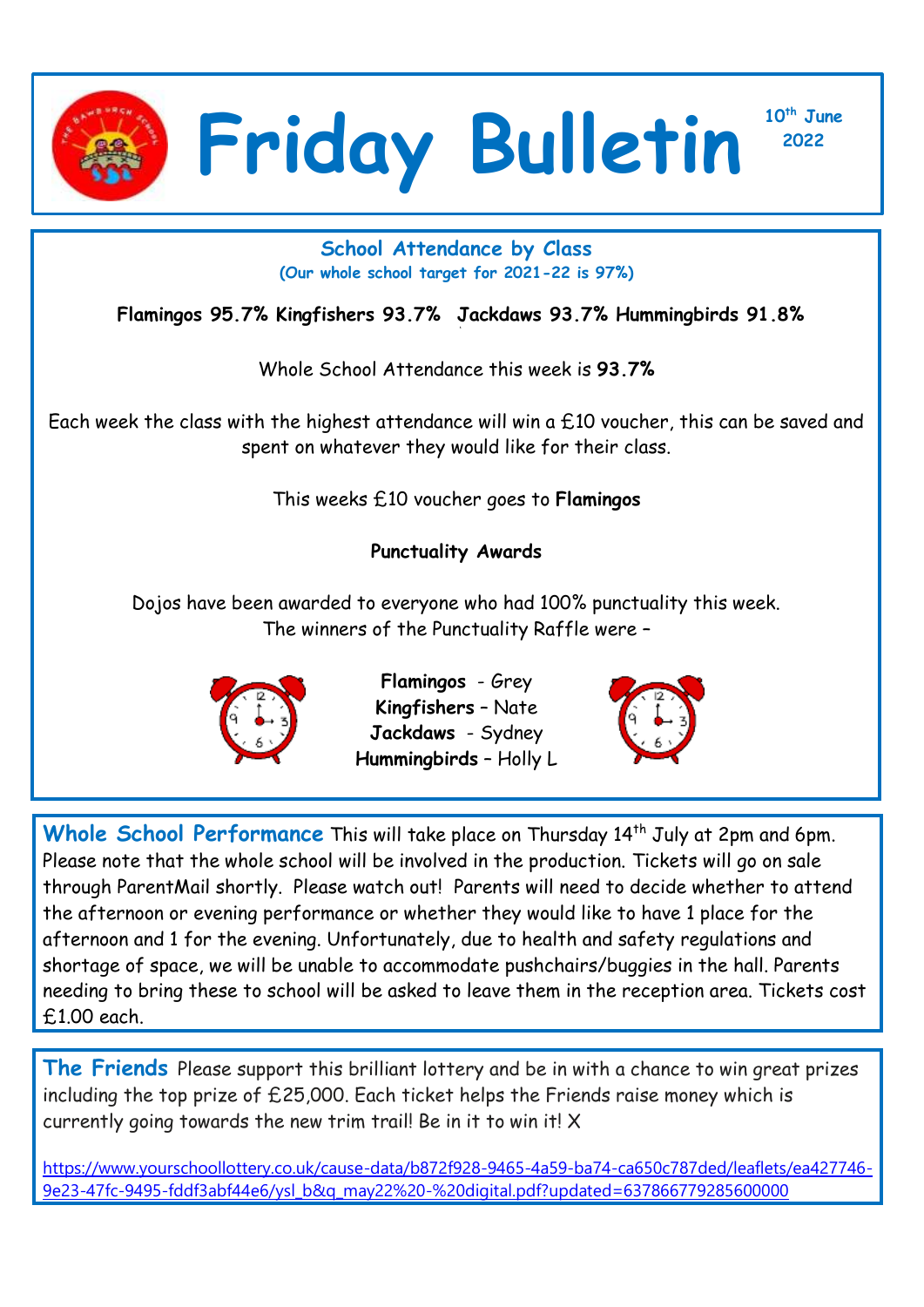**Grand Bus Opening and Colour Run 17th July at 12 noon** Please see attached poster. The colour run is open to everyone and the £6.00 includes a tshirt and all colour powder. The Colour Run and BBQ will be available to purchase on ParentMail.

**The Bus** Lee, Miss Stedmans better half, was at school all day Monday and Tuesday working very hard to get the decking built next to the bus. Lee has been an absolute trooper and managed to get the majority of the job completed and we think its looking amazing! He even survived nagging from Mrs Courtney! There is still a bit of work left to do, but he has created an amazing space for the children to use. Thank you Lee!



**Science** On Wednesday we welcomed Prof Ashworth aka The Kitchen Chemist who was ably assisted by Dr Palmer. They wowed the whole school with how chemistry plays a part in our daily life, revealing the 'magic' of science in the process.

We watched liquids change colour before our eyes, paper dissolve, bin bags fly, flour explode and bottles roar with flames to make water. In short, we had a great time. My favourite trick was telling a vinegar pouch to sink or float. Perhaps your kids could show you just how it's done.

Thanks again Prof Ashworth and Dr Palmer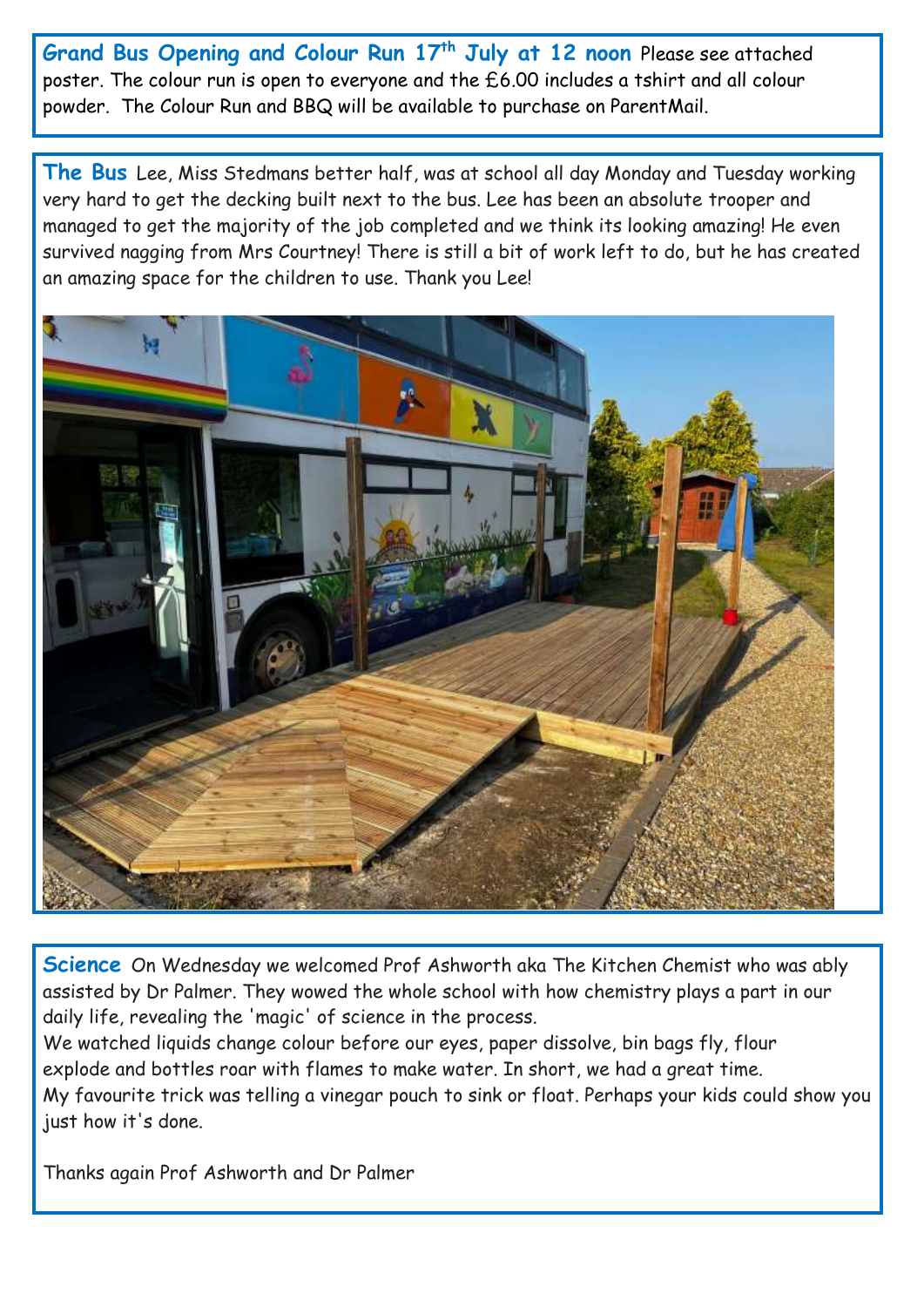

## **Diary Dates**

Please note the following dates for parent lunches (please return lunch order forms to the Office) Flamingos 16<sup>th</sup> June 22 Kingfishers 23rd June 22 Jackdaws 1st July 22 Year 5 5<sup>th</sup> July 22

Whole School performance 14<sup>th</sup> July 22 End of Year Celebration Assembly and Year 6 leavers lunch 18<sup>th</sup> July 22 School Photos 22nd June 2022

**Year 6** Can we politely ask that payments are kept up to date on ParentMail. With the end of term approaching, if bills are outstanding, we will not be able to remove you from ParentMail.



## **From The Friends – Upcoming Events**

- Bawburgh Village Duck Race: Saturday 9th July (Friends and school will have stalls there)
- 
- Colour run / Bus Opening: Sunday 17th July

On Sunday 17<sup>th</sup> July, The Friends will be having a stall with good quality used school uniform for sale. If you have any items of uniform that you would like to donate, please bring into the Office. Thank you.

**Guitar Lessons** We will be continuing guitar lessons in September. If your child is interested in receiving lessons, please can you let the Office know. There is a charge for the lessons which must be paid a term in advance but instrument hire is free.

**Norfolk Show Wednesday 29th June** Please note that the whole school will be attending the show. We will not be returning to school until 5 p.m. and there will be no afterschool club on that day. Please note that the children will need to bring their lunch in a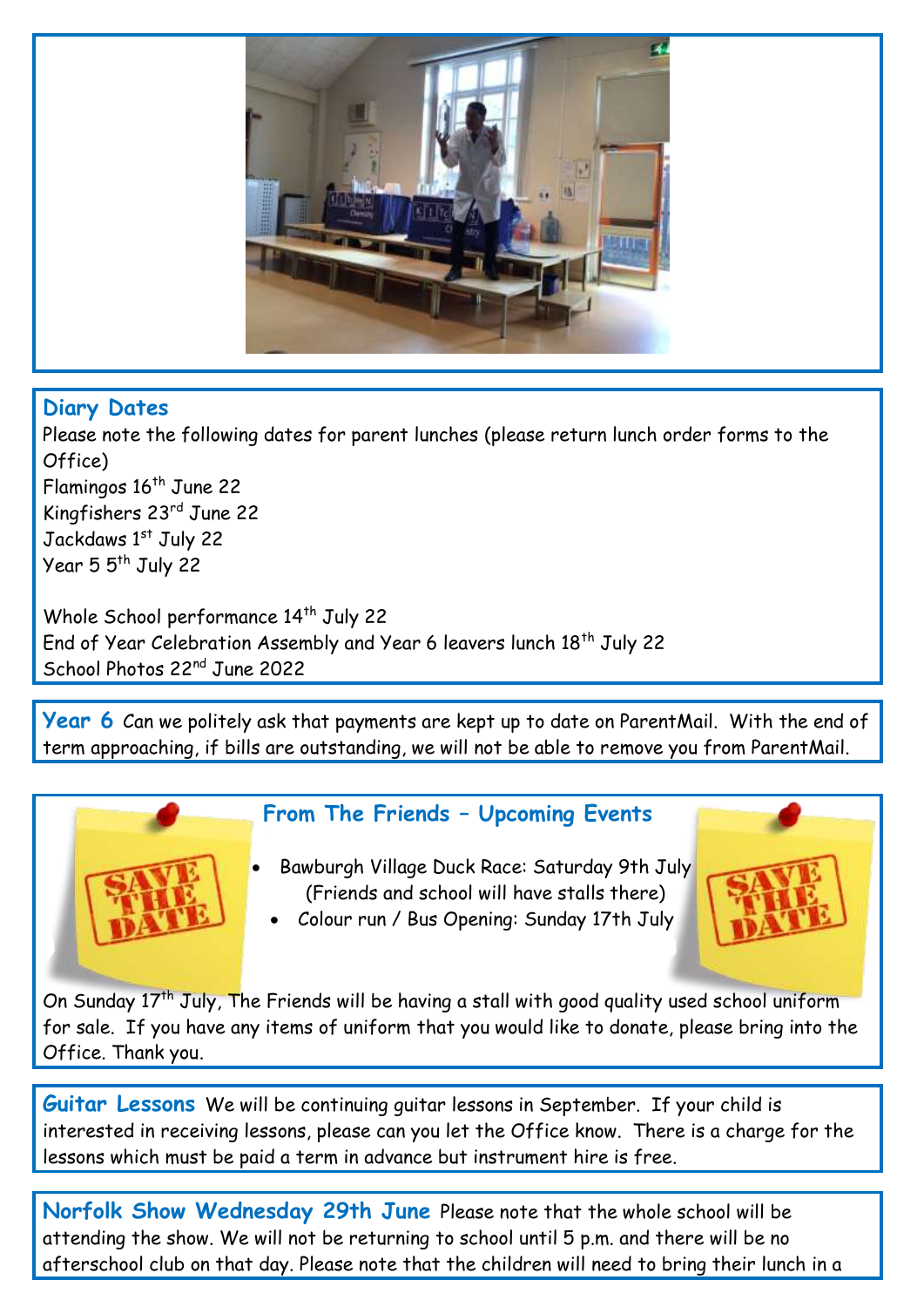back pack – 2 straps on their back eg not a plastic bag. If your child is having a school packed lunch, please provide the back pack. Water bottles – They need to be a reusable bottle so they can be refilled, eg not a carton. School uniform needs to be worn and sunhat/sunscreen to be taken.

**Sports Day 8th July** Parents/Carers are invited to attend from 12.00 noon. More details to follow via ParentMail.

Afterschool Club Please note that there is no paid afterschool club on 19<sup>th</sup> July 2022.

**School Uniform** Following guidance from the DfE we have updated our school uniform policy which will allow us to achieve better value for parents and carers. Details can be found on our website. We do not expect you to purchase items immediately, as existing items can be worn until outgrown or worn out. You will still be able to purchase through Birds of Dereham or we will have iron on badges for you to purchase and add to items purchased from other retail outlets. We also have a supply of used uniform to purchase. If you have any queries, please contact the Office.

**Dino Trail** Please see attached details of the Dino trail in Norwich which runs from 27<sup>th</sup> June until 10<sup>th</sup> September. Go and see our Dinosaur in Chantry Place. See [https://www.break](https://www.break-charity.org/discover-more)[charity.org/discover-more](https://www.break-charity.org/discover-more)

**Covid** Now that all guidance has been withdrawn I thought that I would share with you our school's policy (Norfolk's) on Covid in schools:

- If your child has [symptoms of a respiratory illness,](https://www.gov.uk/guidance/people-with-symptoms-of-a-respiratory-infection-including-covid-19#symptoms-of-respiratory-infections-including-covid-19) **and** a high temperature, and you feel they are not well enough to attend school, stay at home and avoid contact with people until they are well enough to resume normal activities and no longer have a high temperature (and no longer need medication to reduce a temperature).
- [Children and young people \(aged](https://www.gov.uk/guidance/people-with-symptoms-of-a-respiratory-infection-including-covid-19#children-and-young-people-aged-18-years-and-under-who-have-symptoms-of-a-respiratory-infection-including-covid-19) 18 years and under) who have **mild** symptoms of a [respiratory infection](https://www.gov.uk/guidance/people-with-symptoms-of-a-respiratory-infection-including-covid-19#children-and-young-people-aged-18-years-and-under-who-have-symptoms-of-a-respiratory-infection-including-covid-19) such as a runny nose, sore throat, or slight cough, who are otherwise well, can continue to attend their education setting.
- Adults and children who have experienced diarrhoea or vomiting should stay away from school for two days after symptoms have gone.
- If you have access to tests and [test positive for COVID-19 and are an adult](https://www.gov.uk/guidance/people-with-symptoms-of-a-respiratory-infection-including-covid-19#what-to-do-if-you-have-a-positive-covid-19-test-result) you should stay at home and avoid contact with other people for at least 5 days after the day your test was taken (or longer if you are still poorly/have a temperature), which is when you are most infectious. Or for 3 days [for children and young people aged 18 and under](https://www.gov.uk/guidance/people-with-symptoms-of-a-respiratory-infection-including-covid-19#children-and-young-people-aged-18-years-and-under-who-have-symptoms-of-a-respiratory-infection-including-covid-19) (or longer if you are still poorly/have a [high temperature\)](https://www.nhs.uk/conditions/fever-in-children/). More detail is available on [GOV.UK.](https://www.gov.uk/guidance/people-with-symptoms-of-a-respiratory-infection-including-covid-19)
- Children and young people who usually go to school, college or childcare and who live with someone who has a positive COVID-19 test result should continue to attend as normal. There is no need to isolate.

Regular asymptomatic testing ceased in most mainstream settings in February and from 1 April is no longer recommended in any education or childcare settings, including in SEND, alternative provision and children's social care settings.